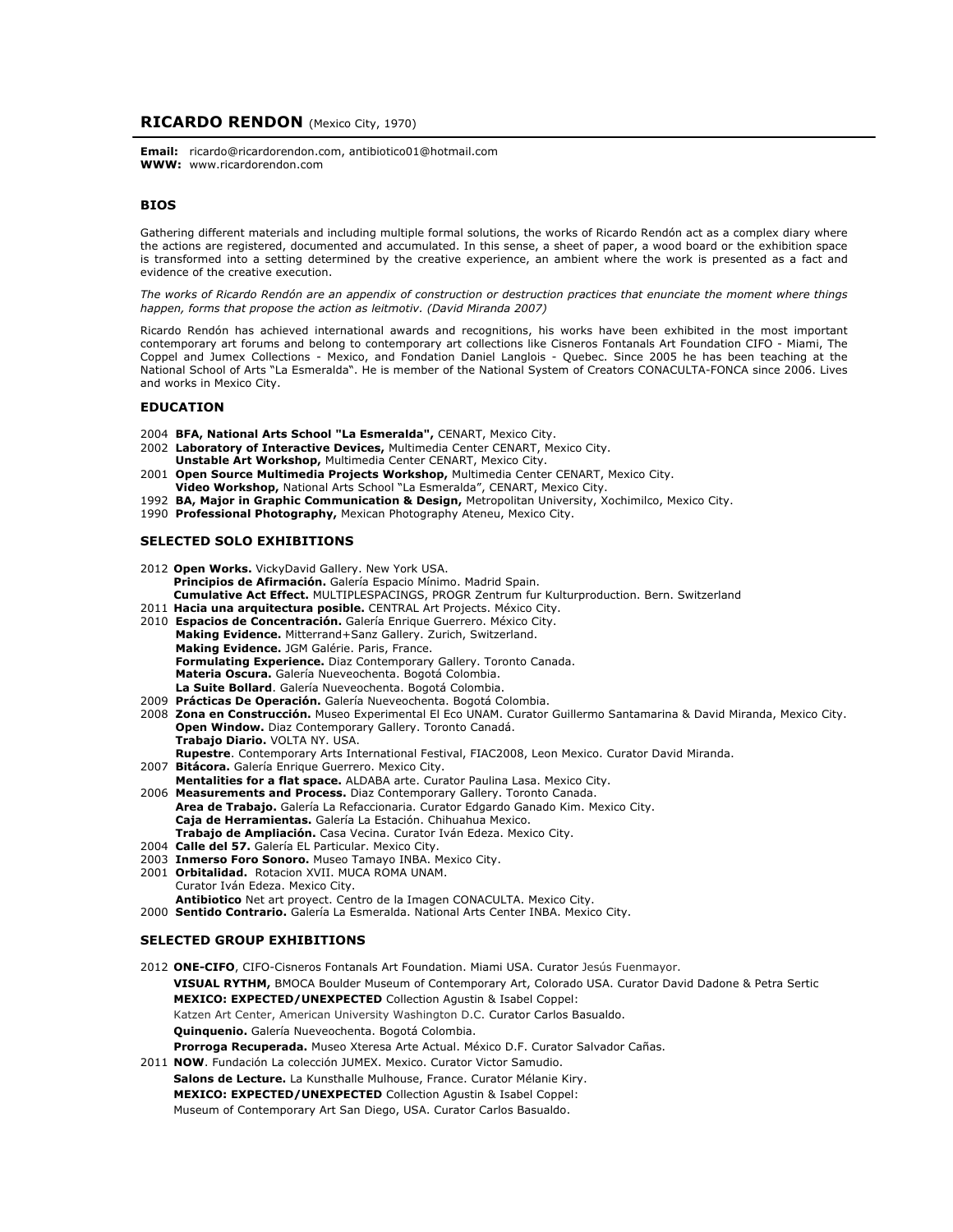**Non Corpus Mentis.** Galería Jesus Gallardo, León México. **Transurbaniac.** Museo Universitario de Arte Contemporáneo MUAC UNAM. México D.F. Curator Guillermo Santamarina. **AKASO.** Museo Universitario del Chopo. UNAM, México D.F. **VOX POPULI.** Casa Vecina, México D.F. 2010 **Cimbra.** Museo de Arte Moderno Mexico City. Curator Osvaldo Sánchez. **Transurbaniac.** University of California San Diego USA. Curator Guillermo Santamarina. **Shifting Constructs** - cifo-Cisneros Fontanals Art Foundation. Periferico Carcas | Arte Contemporáneo. Caracas, Venezuela **Three Years.** Mitterrand+Sanz Gallery. Zurich, Switzerland. **FOR NOW**, THE DRAKE HOTEL. Toronto Canada. **Constante. La Nueva Babilonia.** Zapopan Museo de Arte MAZ, Zapopan Jalisco. Curator Guillermo Santamarina. **Non Corpus Mentis.** Centro Cultural Border. México D.F. **Mexico: Expected / Unexpected.**  BPS22 Espace de Création Contemporaine, Belgium. Curator Mireya Escalante. 2009 **Shifting Constructs.** Grants & Commissions exhibition. The Cisneros Fontanals Art Foundation (CIFO). Miami USA. **MEXICO: EXPECTED/UNEXPECTED Collection Agustin & Isabel Coppel**: TEA Tenerife Space for the Arts, Tenerife Spain. Curator Mireya Escalante **MEXICO: EXPECTED/UNEXPECTED Current Alliances in Art** Stedelijk Museum Schiedam, Holland. Curator Mireya Escalante. 2008 **Narrative / Non-Narrative.** The Cisneros Fontanals Art Foundation (CIFO). Miami USA. **Mexico: Expected / Unexpected.** Maison Rouge, Paris Francia. Curator Carlos Basualdo. **XIV Bienal Rufino Tamayo.** Museo Tamayo. Mexico City. **Centro Cultural Universitario Tlatelolco.** UNAM México D.F. **Fragmentación.** Theo Notaras Multicultural Centre. Australia, Canberra. **International Art Festival JakArt@.** Indonesia, Jakarta. Curator Lassla Esquivel. **The fine Line.** Museo de las Americas. Denver USA. Curator Patty Ortiz. 2007 **Triangle DUMBO Arts Exhibition.** Triangle Arts Association. Brooklyn New York. **Virus Sonoro.** Sala de Arte Público Siqueiros INBA. Curator Mauricio Marcín. Mexico City. **Crearte Urbano.** Complejo Cultural El Aguila. Curator Gabriel Santamarina Lagunes. Madrid. **Habitantes Incómodos.** Public space interventions. Curator Edgardo Ganado Kim. Mexico City. **Basura Seleccionada.** Antiguo Casino Metropolitano. Curator David Goethe Pontón. Mexico City. **Sculpture group show.** Diaz Contemporary Gallery. Toronto Canada. 2006 **Esquiador en el fondo de un pozo.** La Colección JUMEX. Curator Michel Blancsubé. Mexico City. **LIMBO.** Museo Carrillo Gil INBA. México D.F. **In Sensu Cosmico.** RIM project El Atrio. Curator Gabriel Escalante. Mexico City. **Come Closer.** Espace piano nobile. Curator Paola Santoscoy. Geneve Switzerland. **Balastras.** Galería La Refaccionaría. Curator Edgardo Ganado Kim. Mexico City. **Relativo**. MUCA ROMA UNAM. Mexico City. **Un minuto por favor...** Casa Taller José Clemente Orozco. Curator Patrick Charpenel. Guadalajara, México. 2005 **Declaraciones**. Contemporary video from Mexico. ARCO. Reina Sofia National Arts Museum. Curator Guillermo Santamarina. Madrid Spain. **Come Closer.** Künstlerhaus Bethanien. Curator Paola Santoscoy. Berlín. **9th Video/Arte/Electrónica International Festival (VAE9).** Perú. **Mexico 70's**. Casa del Lago UNAM, Bosque de Chapultepeq. Mexico City. 2004 **Escalera al cielo**. Contemporary video program. Curator Guillermo Santamarina. MACO. Mexico City. **Biopsia**. Central Gallery of National Arts Center CAN INBA, Curator Iván Edeza. Mexico City. **Puntos de Colision**. Sound interventions. National Arts Center CNA INBA, Mexico City. **Bienal de Musica Electroacustica Sismo04**. Sala Nezahualcoyotl UNAM. Curator Manuel Rocha. Mexico City. 2003 **Repertorio Sistematico de Consulta Rapida.** Galería CANAIA. Mexico City. **Mutek**. Sound art Festival. Museo Tamayo and El Claustro de Sor Juana. Mexico City. **Sound Image.** Museo Laboratorio Arte Alameda INBA. Curator Priamo Lozada. Mexico City. **e-M@xico.** Museo Tamayo INBA. Curator Arcangel Constantini. Mexico City. **Pasajes.** Museo Tamayo INBA. Mexico City. **Still Life** – Naturaleza Muerta. Curator Paola Santoscoy. Carrillo Gil Museum. Mexico City. **Tiempo Presente.** Art & Idea Gallery. Curator Benjamin Diaz. Mexico City. **Ciencias Ficticias?** Xteresa Arte Actual Museo INBA. Mexico City. 2002 **Festival L.A.** Freewaves. Los Angeles USA. **Festival Lascas New Mexican Art.** Quebec Canada. **Generacion XYZ** Gallery Unit 1408 / Fitzroy Terrace. Toronto, Canada. **Neti::Neti.** Salon Mexico, Mexican Institute - Spain Embassy. Curator Gabriel Santamarina Lagunes. Madrid, Spain. **Inmediato.** Centro Cultural Ollin Yoliztli. Mexico City. **Mexartfest** / Asia. Mexico City, Japan y Corea. **4as. Jornadas De Nivelacion Del Oxigeno.** Museo Xteresa Arte Actual. Mexico City **Luz y Fuerza.** Video show. Espacio Negro Gallery, CNA INBA. Mexico City 2001 **Domestica** – Toño. Casa De La Cultura Antonio Rodriguez Gallery. Mexico City 1999 **Infancias Botanicas.** Viveros De Coyoacan. Mexico City **International Biennal of Photography 99.** Centro de la Imagen CONACULTA. Mexico City **AWARDS** 

- 2010 **La Colección JUMEX.** México D.F. Production grant.
- 2009 **Cisneros Fontanals Art Foundation CIFO production grant.** Miami USA.
- 2008 **Artist Pension Trust.** New York.
	- **XIV Bienal Rufino Tamayo.** Museo Tamayo. Mexico City.